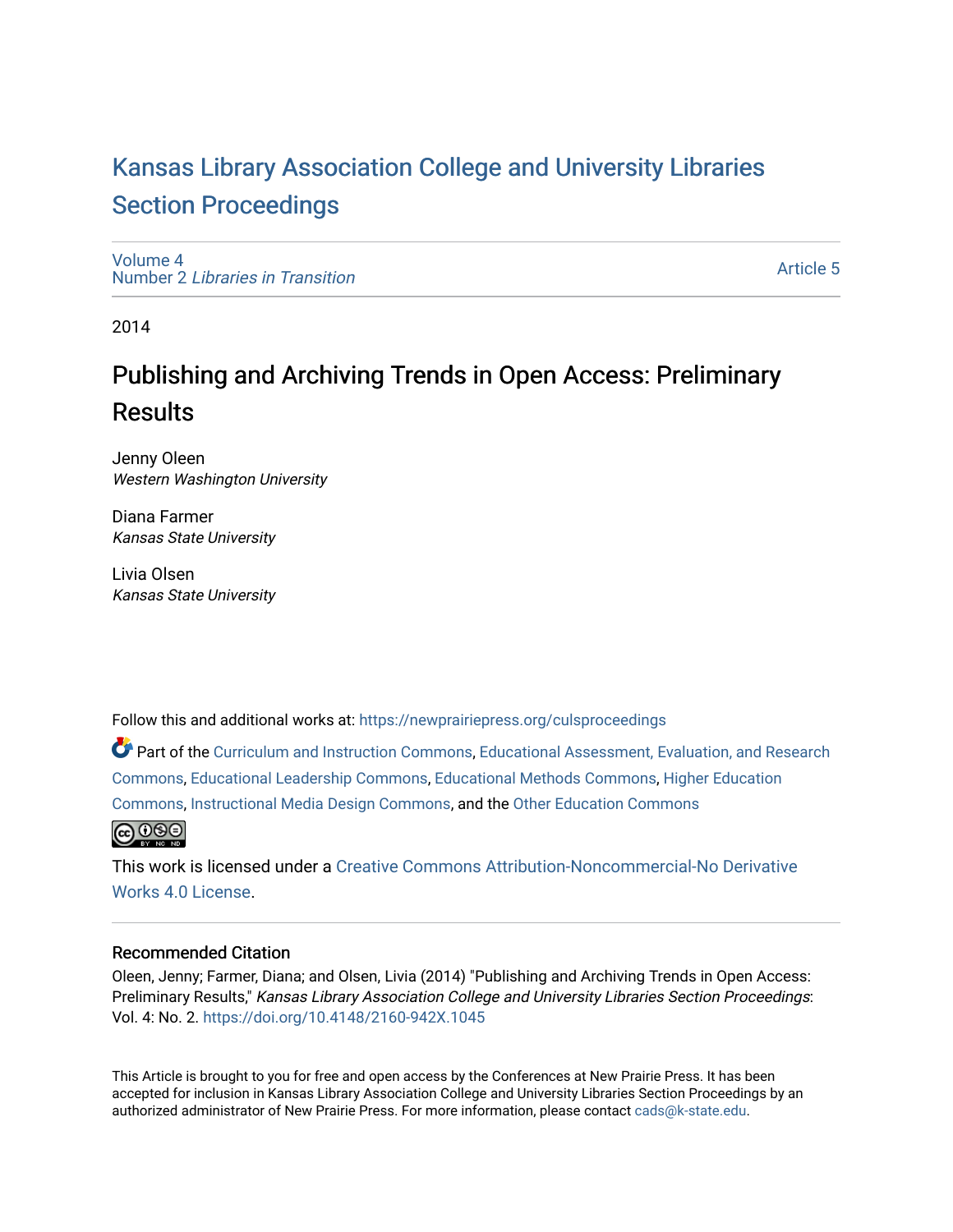# Publishing and Archiving Trends in Open Access: Preliminary Results

## **Abstract**

Agricultural researchers are engaged in the growing open access (OA) movement, either publishing in OA journals or archiving in OA repositories. The latter is reflected in the use of the institutional repository (IR) at Kansas State University (K-State), a land grant institution. K-State library faculty are analyzing faculty publications to determine the publishing and archiving habits of selected researchers. Reviewing copyright agreements from journals reveals those with policies for archiving post-prints in an IR; articles by these authors are compared to their total three-year article output to determine the efficacy of the current IR program at K-State. Chosen for analysis were the faculties of the College of Agriculture's Department of Animal Sciences and Industry's (ASI) and the College of Veterinary Medicine's Department of Clinical Sciences (CS) who conduct research on food animals. ASI has one of the largest faculty on campus as well as a department head supportive of the University's IR. While many of ASI's extension publications are in the IR, several important animal science journals do not allow for self-archiving or deposit in an IR. Many articles published by ASI faculty are co-authored with faculty in CS, who also focus their research on livestock.

## Keywords

open access, institutional repositories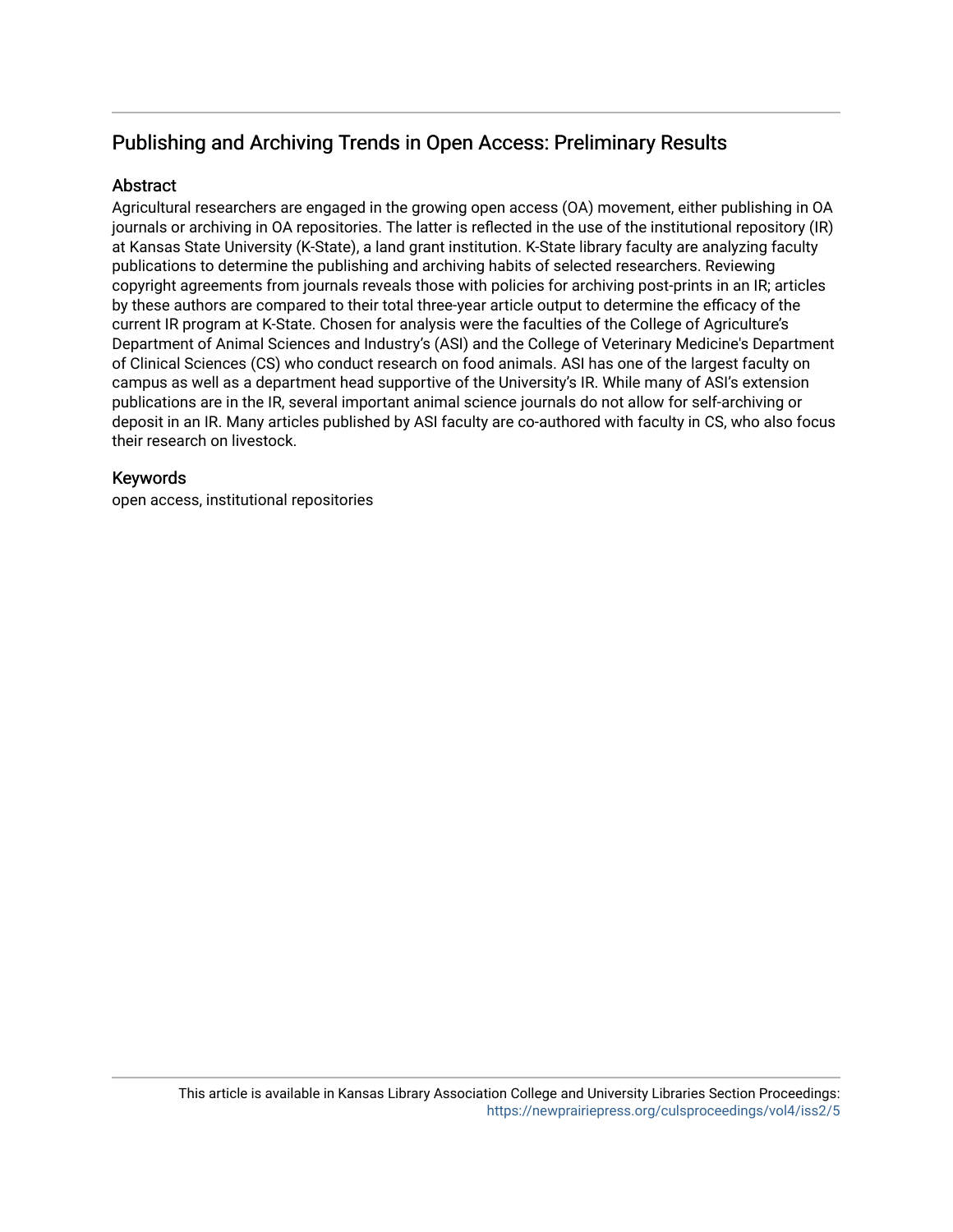# KANSAS LIBRARY ASSOCIATION COLLEGE & UNIVERSITY LIBRARIES SECTION PROCEEDINGS: VOLUME 4, ISSUE 2 (2014)

# Publishing and Archiving Trends in Open Access: Preliminary Results

JENNY OLEEN Western Washington University Bellingham, WA jenny.oleen@wwu.edu

Diana Farmer Kansas State University Manhattan, KS dmfarmer@k-state.edu

Livia Olsen Kansas State University Manhattan, KS livia@k-state.edu

#### Abstract

Agricultural researchers are engaged in the growing open access (OA) movement, either publishing in OA journals or archiving in OA repositories. The latter is reflected in the use of the institutional repository (IR) at Kansas State University (K-State), a land grant institution. K-State library faculty are analyzing faculty publications to determine the publishing and archiving habits of selected researchers. Reviewing copyright agreements from journals reveals those with policies for archiving post-prints in an IR; articles by these authors are compared to their total three-year article output to determine the efficacy of the current IR program at K-State. Chosen for analysis were the faculties of the College of Agriculture's Department of Animal Sciences and Industry's (ASI) and the College of Veterinary Medicine's Department of Clinical Sciences (CS) who conduct research on food animals. ASI has one of the largest faculty on campus as well as a department head supportive of the University's IR. While many of ASI's extension publications are in the IR, several important animal science journals do not allow for self-archiving or deposit in an IR. Many articles published by ASI faculty are co-authored with faculty in CS, who also focus their research on livestock.

Keywords: open access, institutional repositories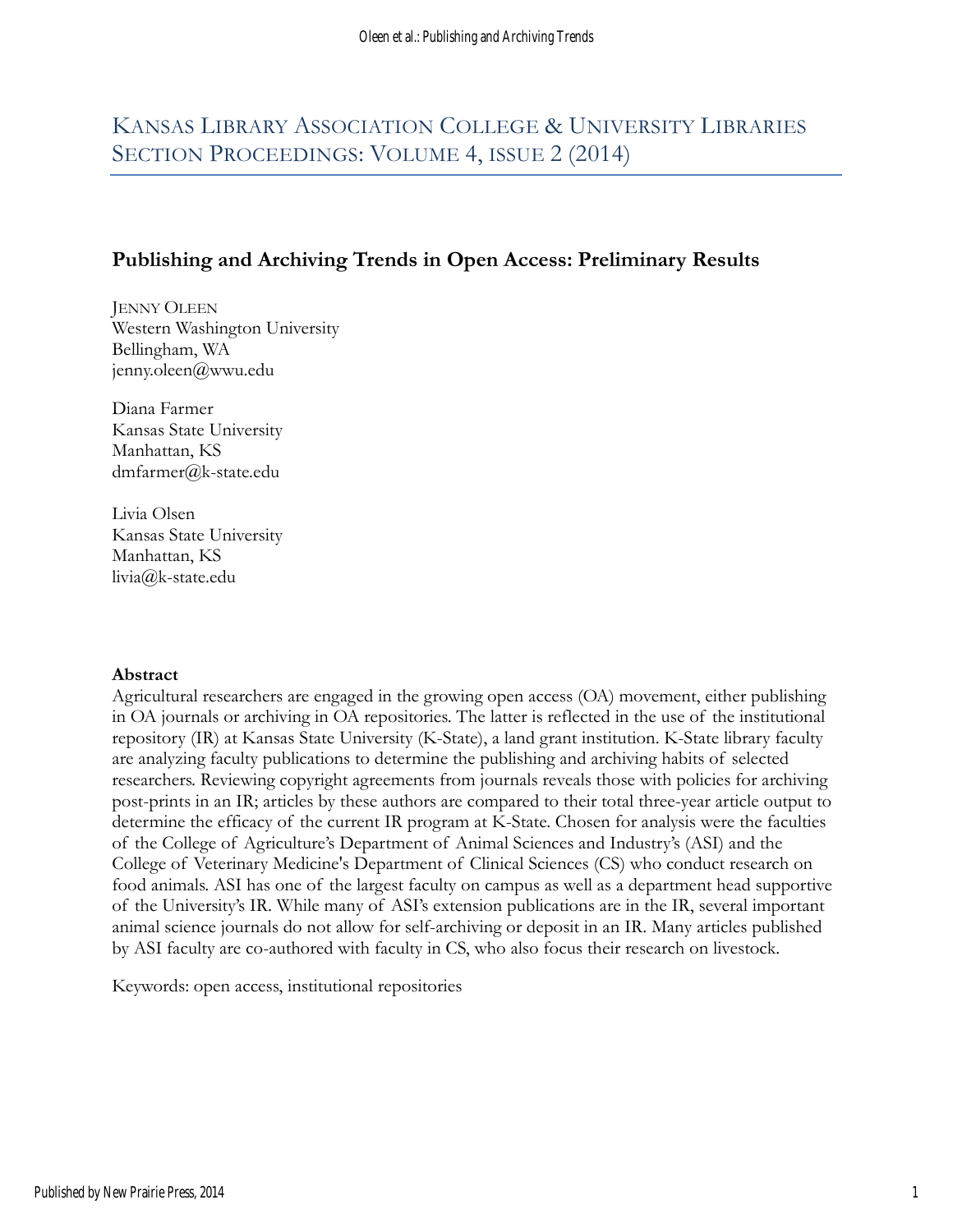### Introduction

Traditionally, a land grant institution's mission includes research and extension about agriculture, engineering, family life, nutrition and more, as well as providing the most current research in a digestible format to the general public, particularly the agricultural community. University libraries, as a part of the larger open access (OA) movement, are also providing their original research articles, freely available to the public, through institutional repositories (IRs). Kansas State University (K-State) began depositing items in its institutional repository, K-REx, in 2006. As the OA movement has grown, it was expected that the growth of content in K-REx would grow accordingly.

However, a review of the literature revealed that the copyright policies of commercial publishers were and continue to be barriers to the use of IRs (Davis & Connolly, 2007). The review indicated that many researchers did not understand exactly what rights copyright covered (Anderson, Dwyer & Leahy, 2012; Davis et al., 2007; Lwoga & Questier, 2014; Nath, Joshi, & Kumar, 2008; Seadle, 2005) and that the pressures of promotion and tenure policies (career advancement) predicated publishing in highly regarded peer-reviewed commercial journals (Abrizah, 2009; Anderson et al., 2012; Davis et al., 2007). As a result the authors of this paper also wanted to review the publications in which the researchers were publishing and examine the copyright agreements to determine if this affected the deposit of articles into K-REx.

# Kansas State University's Institutional Repository: K-State Research Exchange (KREx) **Outreach**

In the early days of KREx, librarians encouraged faculty participation through their traditional channels such attending department meetings, informational handouts, and articles in on-campus publications. While these methods introduced campus faculty to the IR, in the course of their busy research and teaching schedules, faculty found it difficult to remember to actually deposit articles in KREX. K-State Libraries' Scholarly Communications Librarian devised a method to remind faculty to deposit their publications. Beginning in 2012, K-State faculty received an email from the library each time they publish an article. The email included a request for permission to deposit the article into KREx. Database searches are conducted to identify and gather the new publications. While this should have increased the participation rate, without explicitly examining the number of publications versus the deposit rate, there was no way to determine if this push for deposits was effective.

#### Study Groups

The authors of this paper wanted to analyze the publishing and archiving habits of K-State's agricultural researchers to see if the new procedure had resulted in an increase in the use of K-REx. Agricultural research is a major component at K-State and agricultural researchers are more engaged in supporting OA by publishing in OA journals or by archiving their research in OA repositories. The food animal faculties of the Department of Animal Sciences and Industry (ASI) and the College of Veterinary Medicine's Department of Clinical Sciences (CS) were selected for this analysis. One of the largest departments on campus with a department head who is very supportive of K-REx, ASI seemed a logical choice. Since many of the ASI food animal faculty co-publish with faculty in CS, the decision was made to select these 2 groups for an analysis of their publications and their deposit patterns in K-REx. Within these two departments, the authors of this study only examined the publishing and archiving habits of researchers studying food animals.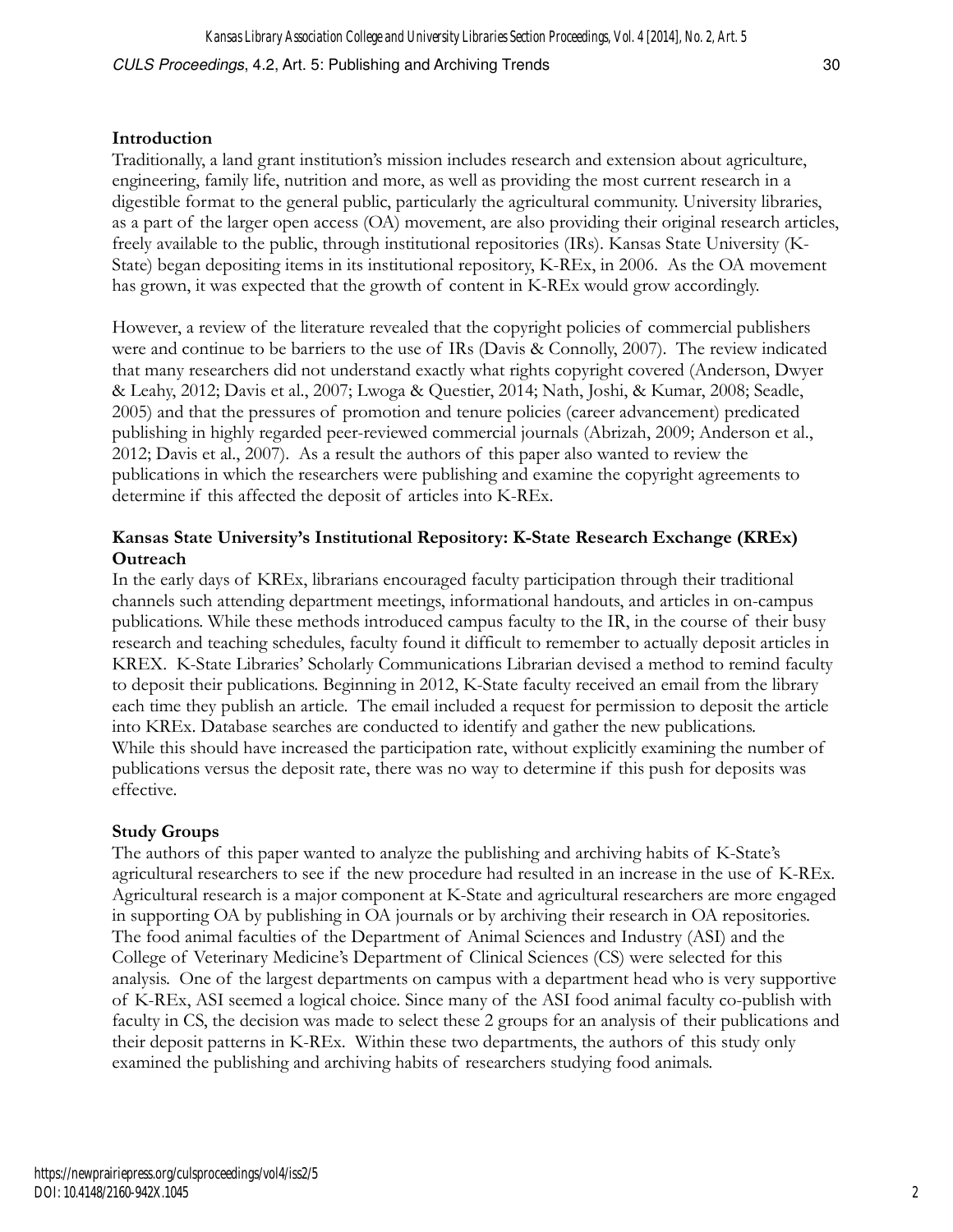#### Methods

Four databases were searched for articles written by researchers in the study areas – Web of Science Core Collection, Scopus, PubMed and CAB Abstracts. The study was limited to the publication years of 2011, 2012 and 2013. Of these databases, the Web of Science Core Collection and Scopus had very similar results—185 and 187 respectively. PubMed resulted in 167 articles written by these authors—a disconcerting discovery as this is the database of choice in the College of Veterinary Medicine and, yet, it recovers significantly fewer articles than Web of Science and Scopus. CAB Abstracts was an outlier with 334 retrieved articles; a significantly higher number due to CABI's indexing practices. CABI indexes not only journal articles but also book chapters and conference proceedings. As a result, CAB Abstracts included conference proceedings from the 2011, 2012, and 2013 Swine Day (and other similar proceedings) held at K-State. Automatically added to K-REx as a part of an agreement with the Department of Animal Science and Industry, these proceedings account for 105 articles by K-State researchers that are not included in the other databases.

#### Results

A total of 386 articles, book chapters, or conference proceedings written by K-State researchers were retrieved in this study area (these will be referred to as articles in the remainder of this paper). Removing the Swine Day conference proceedings and others, there were 281 articles written by K-State researchers in the study area. Of these articles, only 13 are currently archived in K-REx.

| Database                                                                                                 | <b>Articles</b> |
|----------------------------------------------------------------------------------------------------------|-----------------|
| PubMed                                                                                                   | 167             |
| Scopus                                                                                                   | 187             |
| Web of Science Core Collection                                                                           | 185             |
| CAB Abstracts*                                                                                           | 334             |
|                                                                                                          |                 |
| Total (de-duped)                                                                                         | 386             |
| Total (de-duped, sans Swine Day)                                                                         | 281             |
|                                                                                                          |                 |
| K-State Research Exchange                                                                                | 13              |
| $\star$ 11 de $\sim$ 0 de $\sim$ 1 de $\sim$ 1 de $\sim$ 1 de $\sim$ 1 de $\sim$ 1 de $\sim$ 1 de $\sim$ |                 |

\* includes the Swine Day conference proceedings automatically archived in K-REx

Of the seven researchers from CS in this study, four (57% of those examined) have archived their work in K-REx. For these researchers, the total number of articles archived range from a high of 72 published for the years studied to a low of 8. The maximum archived in K-REx by a researcher was seven, while one researcher from the College of Veterinary Medicine only had one archived. To determine the percentage of articles archived in K-REx per researcher, the number of articles indexed by PubMed, Scopus, and Web of Science for each researcher were averaged and compared to the researcher's number of articles in K-REx. CAB Abstracts was not used in this portion of the study due to the Swine Day articles. The percentage of articles archived by CS faculty ranged from 6.25% to 29%, with an average percentage of 21.6% articles archived. Removing duplicates where researchers collaborated on research, 7 of the 12 articles total published by CS faculty have been archived in K-REx.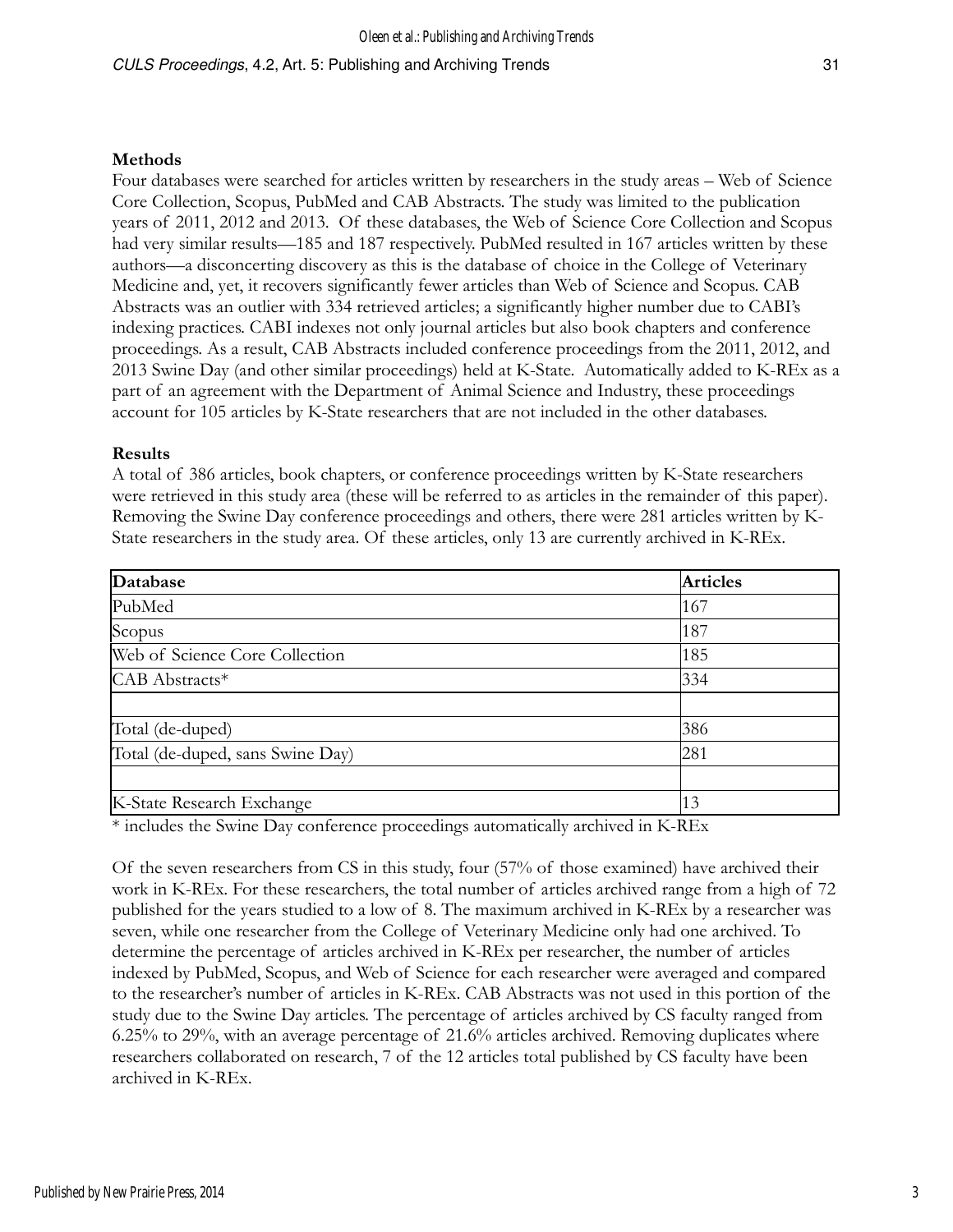| <b>Author</b>                           |    | K-REx PubMed Scopus Web of Science % Archived |          |
|-----------------------------------------|----|-----------------------------------------------|----------|
| VM1                                     |    |                                               | 29%      |
| VM2                                     | 10 |                                               | 6.25%    |
| VM3                                     |    |                                               | 34.6%    |
| VM4                                     | 28 | 28                                            | 16.4%    |
| Average percentage of articles archived |    |                                               | $21.6\%$ |

Conversely, the ASI researchers accounted for a much larger number of authors. Of the 46 ASI researchers in the study, 23 had articles archived in K-REx. Only 14 of these 23 researchers had articles archived in K-REx that were published in 2011-2013. Once duplicates resulting from collaboration were removed, there were six articles published by the ASI faculty from 2011 to 2013 archived in K-REx. This accounts for 75% of the articles archived by ASI faculty for the time period. Looking at the data by researcher, the number of articles published during the study years ranged from two to 27 articles, with the percentage of articles published by each researcher available in K-REx ranging from 7.69% to 50%. The average percentage of articles authored by ASI researchers archived in K-REx was 23.51%.

| Author                                  | K-<br><b>REx</b> | PubMed         | Scopus         | Web of<br>Science | % Archived |
|-----------------------------------------|------------------|----------------|----------------|-------------------|------------|
| ASI <sub>1</sub>                        | $\overline{c}$   | 24             | 24             | 23                | 8.45%      |
| ASI <sub>2</sub>                        | $\overline{c}$   | 19             | 20             | 20                | 10.17%     |
| $ASI$ 3                                 | 1                | $\overline{2}$ | 2              |                   | $50.00\%$  |
| $ASI$ 4                                 | 1                | 7              | 7              | 8                 | $13.64\%$  |
| $ASI$ 5                                 | $\overline{2}$   | 23             | 24             | 25                | 8.33%      |
| $ASI$ 6                                 | 1                | 2              | $\overline{2}$ |                   | 50.00%     |
| ASI 7                                   | 1                | $\overline{2}$ | 8              |                   | 20.00%     |
| ASI 8                                   | $\overline{c}$   | 12             | 14             | 14                | $15.00\%$  |
| ASI 9                                   | 1                | 10             |                | 8                 | 15.79%     |
| $ASI$ 10                                | $\overline{c}$   | 22             | 25             | 25                | 8.33%      |
| ASI11                                   | 1                | 6              | 6              | 6                 | $16.67\%$  |
| $ASI$ 12                                | 1                | 3              | 4              | 3                 | $30.00\%$  |
| $ASI$ 13                                | $\overline{c}$   | $\overline{2}$ | 3              | 3                 | $75.00\%$  |
| $ASI$ 14                                | $\overline{2}$   | 24             | 27             | 27                | 57.69%     |
| Average percentage of articles archived |                  |                |                |                   | $23.51\%$  |

While food animal researchers at K-State have historically been very supportive of K-REx and of archiving works in it, ultimately their ability to archive is dependent on the copyright transfer agreements authors sign in order to publish. Of the top ten journals in which study researchers published (each with four or more articles from this study published during the time period), three do not formally support archiving articles in an institutional repository. Of the remainder, only two allow the unconditional archiving of the pre- or post-print and only one of those, PLOS One, allows the archiving of the Publisher PDF. Three journals, including the two top journals in the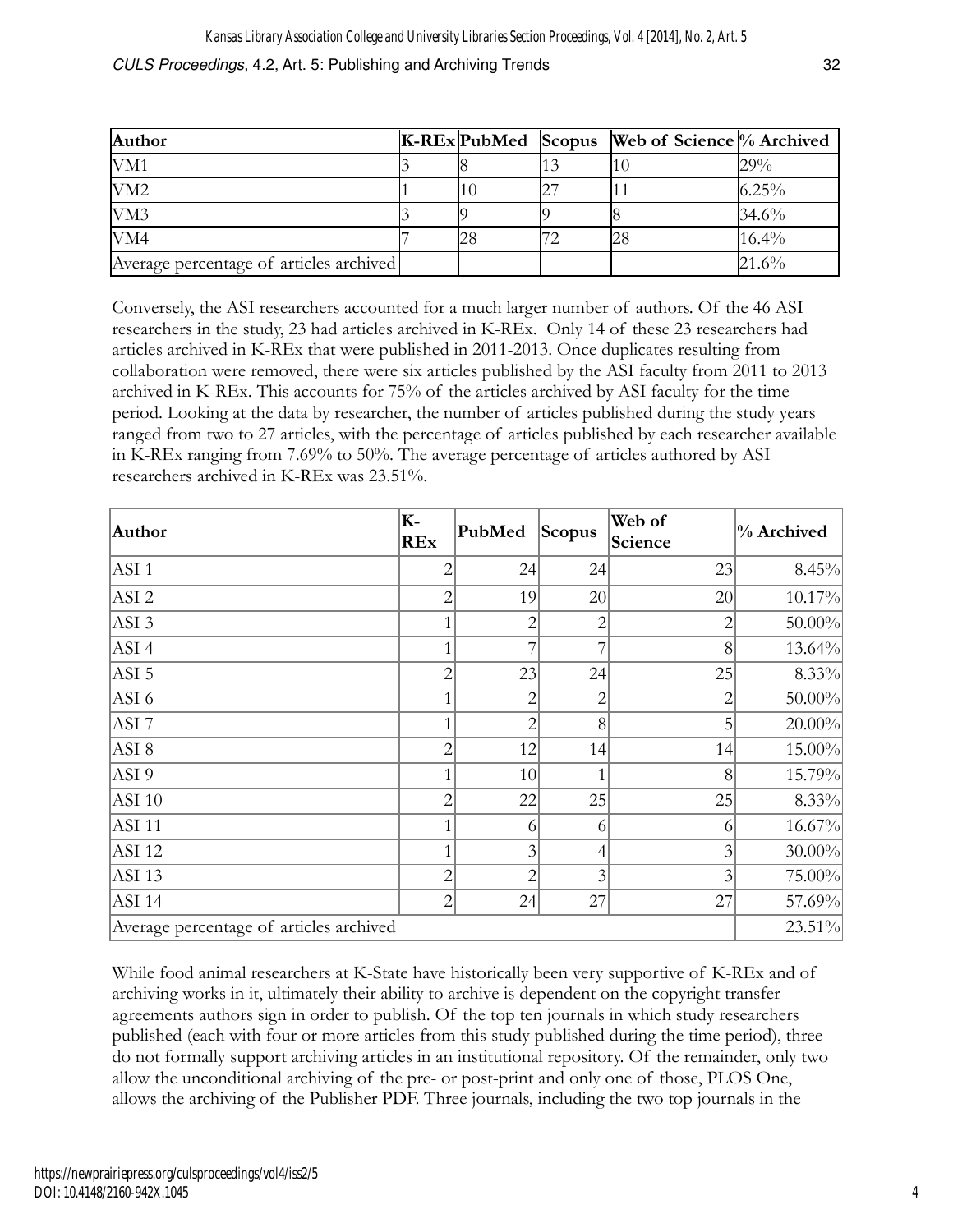### CULS Proceedings, 4.2, Art. 5: Publishing and Archiving Trends 33

field—*Journal of Animal Science* and *Journal of Dairy Science*—require an open access fee to archive an article. The final journal allows archiving of the post-print once an embargo period has passed.

| Top 10 Journals                                      | Archiving?                           |
|------------------------------------------------------|--------------------------------------|
| American journal of Veterinary Research              | Archiving not supported              |
| Journal of Animal Science**                          | Post-print or Publisher PDF with fee |
| Journal of Dairy Science**                           | Post-print with fee                  |
| Professional Animal Scientist                        | Archiving not supported              |
| PLOS One                                             | Pre/Post-print & Publisher PDF       |
| Theriogenology                                       | Pre/Post-Print                       |
| Journal of Veterinary Medicine Education             | Archiving not supported              |
| Journal of Animal Physiology and Animal<br>Nutrition | Pre-print; Post-print with embargo   |
| FASEB Journal                                        | OA fee required                      |
| <b>Bovine Practitioner</b>                           | Archiving not supported              |

#### **Conclusions**

Of the articles published during the study time period, over 100 required payment of a fee for any sort of open access option. Only 14 articles were published in journals that allow the post-print or publisher PDF to be archived without fees or embargoes. This highlights the problems that many copyright transfer agreements create for the open access archiving and distribution of food animal researchers' scholarly works. Despite the interest from many of these researchers in making their work available via an open access repository, they are unable to do so. This also impacts K-State's extension mission, as archiving research in an open access repository such as K-REx, is a way to fulfill that mission.

This study also examined the effectiveness of the new weekly email promotional procedure for a particular research area. There has been an increase in deposits from the study authors. There were two articles deposited in 2011, the year prior to the start of the promotional project. In 2012, the year the project began, there were 4 articles deposited from the food animal researchers. Finally, in 2013, the number increased to 7 articles.

In conclusion, the promotional project did have some positive impacts. There has been a slight increase in archiving since 2010, as well as greater IR participation from the CS faculty over the study time period. That said, despite departmental support for open access and IR deposit, there is continuing difficulty in encouraging IR participation due to restrictive copyright agreements.

#### Future directions

While this preliminary investigation has been useful, as a result, the authors are now considering future plans related to IR deposits. Investigating the publishing habits of faculty in other departments may uncover different trends in regard to copyright. It could also identify which databases are most useful for K-State faculty and students, thus affecting library purchasing